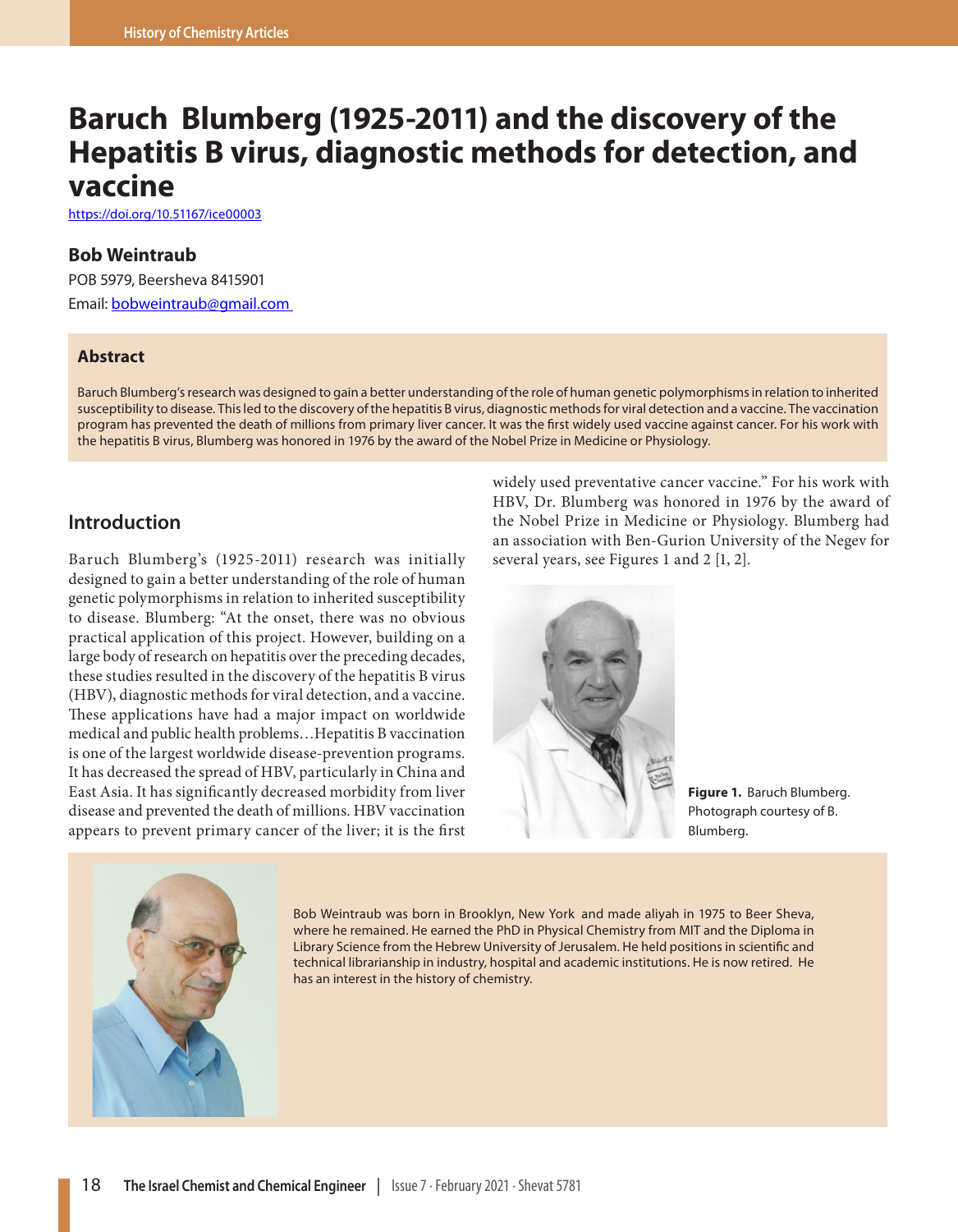

**Figure 2.** Baruch Blumberg delivering the Zlotowski Annual Lecture at the Ben-Gurion University of the Negev on May 9, 2010, entitled, "Strategies of Human Disease Control-The Hepatitis B Programs." In the lecture, attended by the author, Dr. Blumberg showed that the hepatitis-B vaccine program up until that time had prevented an estimated 29 million deaths from liver cancer. Photograph courtesy of Dani Machlis/Ben-Gurion University of the Negev.

# **Baruch Blumberg**

Baruch S. Blumberg was born in Brooklyn, New York, in 1925, into a Jewish family. He earned his undergraduate degree in physics at Union College in New York State. Following war service in the Navy, he earned his medical degree in 1951 from the Columbia University College of Physicians and Surgeons. In 1957, he earned his DPhil from Oxford University in biochemistry for his work on hyaluronic acid. Blumberg accepted a position at the National Institutes of Health in Bethesda, Maryland and in 1964 moved to the Institute for Cancer Research in Philadelphia, now called the Fox Chase Cancer Center. He remained there except for extended periods away in England, California, and elsewhere  $[1-4]$ .

#### **Genetic polymorphism**

Genetic polymorphism (inherited biochemical and immunologic variation in human populations) is a concept introduced by the lepidopterist and professor of ecological genetics E. B. Ford of the Department of Zoology at Oxford. He defined it as the occurrence together in the same habitat of two or more (inherited) discontinuous forms of a species in such proportions that the rarest of them cannot be maintained merely by recurrent mutation. Blumberg, in recalling his time at Oxford: "It began to dawn on me that the study of human polymorphisms would provide a conceptual framework for the investigation of inherited human variation

and its connections with disease and survival, and that the gel method of electrophoresis could be a main technique for identifying the variation…Our grand plan was to track the distribution of the polymorphic traits in populations living under very different environmental conditions, where the health risks would vary greatly. We expected that different disease risks would have generated different selection pressures, and that the frequency of the genes determining the polymorphisms would vary. Also, we would be more likely to find previously undiscovered associations between disease and polymorphisms…It was during the course of our study of human polymorphisms that we, unexpectedly, discovered the hepatitis B virus." [3]

Blumberg: "The blood cell antigens were an example of inherited differences in susceptibility to disease. If an individual had inherited a particular combination of antigens, he or she would be susceptible to transfusion reactions if transfused with blood containing different antigens; if transfused with the same antigens, the person was protected against a transfusion reaction. The ABO red blood cell antigens were among the first of the systems of inherited common biochemical traits, called polymorphisms, studied by scientists…

The original concept of polymorphism implied that there are survival benefits conferred by some combinations of alleles that other combinations do not provide, and that there is heterozygote advantage. However, it has been difficult to demonstrate advantage for many polymorphic traits. It is possible that polymorphisms are selectively neutral and occur as a consequence of chance. In many instances the selective advantage of a single polymorphic system taken by itself may be too small to detect. But if a given polymorphism is considered along with other polymorphic traits and with environmental factors with which they could interact, selective advantage may be detected.

Independent of the question of selection, the polymorphic systems provided an excellent mechanism for studying biochemical and immunologic variation among individuals and among human populations." [3]

# **Hepatitis B Virus**

In 1963, Blumberg and his colleagues observed a reaction between an antigen from sera of an Australian with an antibody from sera of a New York hemophilia patient. The sera of hemophilia patients who have received many transfusions was often used in experiments as they are exposed to sera from many donors and are likely to become infected with bloodborne agents or to develop antibodies against serum proteins.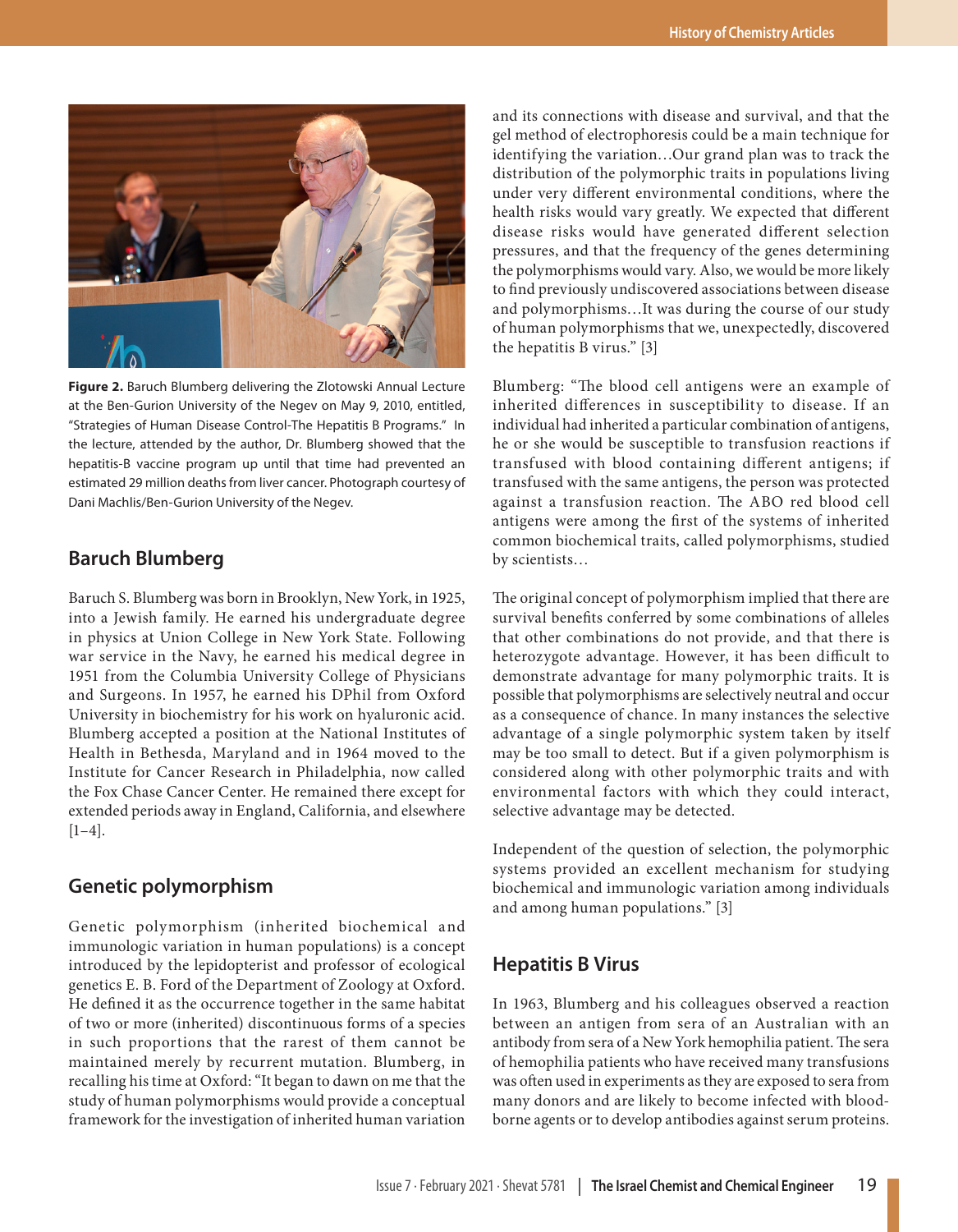"I'm often asked why we were testing sera from Australian aborigines. The answer derives from our overriding interest in human inherited variation—polymorphisms. Our long-term goal in studying what at that time was an esoteric field in human population genetics was to find relations between these polymorphisms and differences in susceptibility to disease. We knew that the frequency of polymorphic alleles varies greatly from population to population and from country to country. In looking for a new polymorphism without any knowledge of the population distribution of the alleles, we reckoned that we could increase the probability of success by randomizing the populations used in the screens of the transfused sera from different populations, and the screen in which the new antiserum was found included, not exactly by chance, Australian aborigines. " [3]

The serum of the hemophiliac was then tested against thousands of serum samples. Observations started to point to the hypothesis that the Australia antigen (later known as the hepatitis B surface antigen, designated as HBsAg) was a part of the hepatitis virus. The antigen was being observed in many samples from patients with hepatitis, among other indications. Tom London and Irving Millman made the important observation that when the highly purified fraction of the Australia antigen was used in injection experiments with vervet monkeys the infection did not occur, but if less purified material was used, the vervet became infected. This lead to the understanding that the purification process separated the infectious particle (still unobserved) that could cause the disease from the noninfectious particles (that were observed in the electron microscope). Blumberg: "Oddly, most of the important applications of the research on HBV were realized before there was a significant understanding of the virus's molecular details." [3]

Hospital post-transfusion hepatitis used to be a major complication of surgery. By 1967, a test was devised for the presence of the Australia antigen which indicated the presence of hepatitis B in occult carriers and also could be used to diagnose patients with hepatitis B. By the mid 1970's, post-transfusion HBV had virtually disappeared in countries where compulsory testing had been instituted. Later, in the 1980's, hepatitis C virus was discovered and a method of testing for it was worked out. Other hepatitis viruses have since been discovered, D, E, and G, but they present a much lesser clinical problem than that of the B and C viruses. It has been estimated that the annual saving resulting from the prevention of post-transfusion hepatitis amounts to about half a billion dollars in the United States.

### **Invention of the vaccine**

Blumberg: "In 1968 we were informed by the Federal government, who provided most of the funds for our work, that they would like to see applications of the basic research they had funded for many years. It occurred to us that the existence of the carrier state provided an unusual method for the production of a vaccine. We presumed that the very large amounts of HBsAg present in the blood could be separated from any infectious particles and used as an antigen for eliciting the production of antibodies. The antibodies in turn would protect against infection with the virus. Irving Millman and I applied separation techniques for isolating and purifying the surface antigen and proposed using this material as a vaccine. To our knowledge, this was a unique approach to the production of a vaccine; that is, obtaining the immunizing antigen directly from the blood of human carriers of the virus. In October, 1969, acting on behalf of ICR [Institute for Cancer Research] we filed an application for a patent for the production of a vaccine. This patent [USP 3,636,191] was subsequently (January, 1972) granted in the United States and other countries." [4]

### **Primary hepatocellular carcinoma**

HBV is transmitted by transfusion, sexually, from mother to child at birth, and by contaminated needles. The association of chronic liver disease with cancer of the liver had been recognized since the 1950's, but it took the identification of the HBV to enable the interconnection to be made between HBV, cancer of the liver, and chronic liver disease. Blumberg's group first proposed this connection in 1969, two years after their first publication on HBV. "Primary hepatocellular carcinoma (HCC) is a cancer that originates in the liver. The cancer process may start in the liver cells for a susceptible person at a very young age; the affected cells initially divide and reproduce themselves very slowly…The slow growth proceeds over many decades, unknown to the host and without any symptoms." HCC usually occurs in people who already have liver disease, typically due to HBV or HCV. When symptoms finally do appear, often several decades after HBV infection, the patient generally dies within 6-20 months. The five-year relative survival rate is 18 percent." [4–6]

# **Manufacture of the Vaccine**

Blumberg: "It took some time before the concept was accepted by virologists and vaccine manufacturers who were more accustomed to dealing with vaccines produced by attenuation of viruses, or the use of killed viruses produced in tissue culture, or related viruses that were non-pathogenic but